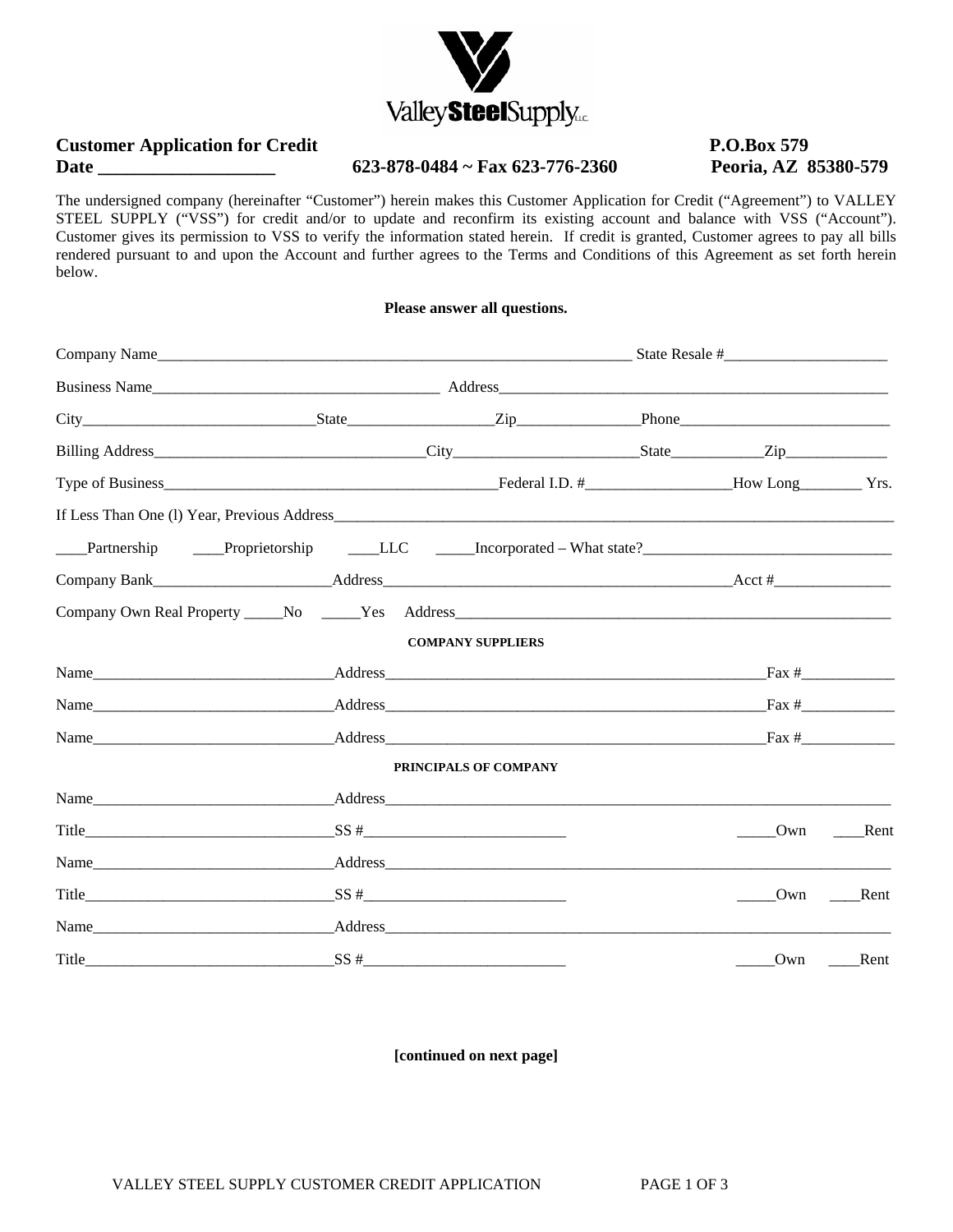### **TERMS AND CONDITIONS**

**Remedies and Limitations of Liability.** Customer acknowledges and agrees, in all such circumstances, that its remedies against VSS shall be limited to those set forth in this Agreement, per A.R.S. § 14-2719. For any breach or default of this Agreement by VSS, the sole liability of VSS shall be to remedy the breach. Each party reserves the right to obtain equitable relief where appropriate. Customer also waives any and all claims for incidental, special, punitive, indirect or consequential damages of any kind. In addition to the preceding limitations, VSS shall not be liable for any losses, claims, demands, penalties, actions, causes of action, suits, obligations, liabilities, damages, delays, costs or expenses, including reasonable attorney's fees, (collectively "Losses") of any kind unless Customer provide written notice to VSS of the event that gave rise to the alleged liability within ten (10) days of occurrence. Customer agrees that no action arising out of this Agreement may be brought more than one (1) year following the event that gave rise to the action. VSS's liability under this Agreement is limited, in all cases, in the aggregate, to the value of the purchase order that gave rise to the liability. These limitations shall apply regardless of the form of action and whether the action is brought in contract, tort (including, but not limited to, negligence or strict liability), or otherwise.

**Remedies Upon Default.** In event the payment is not made and this Account is referred for collection, Customer will pay all costs of collection equal to a minimum amount of twenty-five percent of the principle amount. Customer understands interest on any unpaid balance will be charged at a monthly rate of 1.5% (18% per annum). If suit or action by an attorney is instituted, Customer promise to pay reasonable attorney fees in said suit or action.

**Governing Law and Disputes; Language.** It is understood that all billings of accounts receivables and credits are processed through VSS headquarters in Maricopa County, AZ. This Agreement shall be governed by the laws of the United States and the State of Arizona, without regard to conflict of law provisions. Customer irrevocably consents to the jurisdiction and venue of the state and federal courts located in the State of Arizona for the resolution of any matter arising under this Agreement and for which judicial relief is sought. Neither party shall institute any judicial action against the other party in any court located outside the State of Arizona, County of Maricopa, Southeast Judicial District. Each party waives any claim of forum non-conveniens or other objection to such jurisdiction. English shall be the controlling language for this Agreement and any translations of this Agreement shall be for convenience only.

**Waiver.** The failure of either party to enforce at any time any provision of this Agreement, or to exercise any right provided for by this Agreement, shall not in any way be construed as a waiver of such provision or right, nor shall it affect in any way the validity of this Agreement or any part of this Agreement, or limit, prevent, or impair the right of either party to enforce such provision or to exercise such right at a later time. No waiver of a breach of any term or condition of this Agreement shall be construed to be a waiver of any succeeding breach.

**Assignment.** Neither party shall be permitted to assign this Agreement, nor any rights, duties, or responsibilities under this Agreement, without the prior written consent of the other party, however, VSS may obtain products and/or services from third parties to the extent necessary to perform its obligations under this Agreement. In addition, VSS shall have the right to assign this Agreement to any directly or indirectly held and majority-owned subsidiary of VSS or to any successor in interest in connection with a merger, acquisition, business combination, divestiture, or business reorganization.

Severability. If any provision of this Agreement is held invalid, illegal, or unenforceable, the validity, legality, or enforceability of the remainder of this Agreement shall be unaffected.

**Entire Agreement.** This Agreement constitutes the entire agreement of the parties with respect to its subject matter and supersedes all existing agreements, communications, representations, understandings and agreements, whether written or oral. There are no warranties, express or implied, that are not specifically contained in this Agreement. The provisions of this Agreement shall govern over any other documentation relating to the parties' arrangements that are inconsistent herewith, and particularly, over any purchase order issued by the Customer. No subsequent purchase order or other Customer form will modify, supersede, add to, or in any way vary the terms of this Agreement. Any acknowledgment by VSS of such a Customer form shall be solely for informational purposes. This Agreement can only be modified in writing, signed by the duly authorized agents of the parties, and thus, no prior or subsequent conduct by either party shall modify the express terms hereof.

# **CUSTOMER:**

| By:          |      |        |
|--------------|------|--------|
|              | Its: |        |
| $VSS$<br>By: |      |        |
|              |      | Dated: |